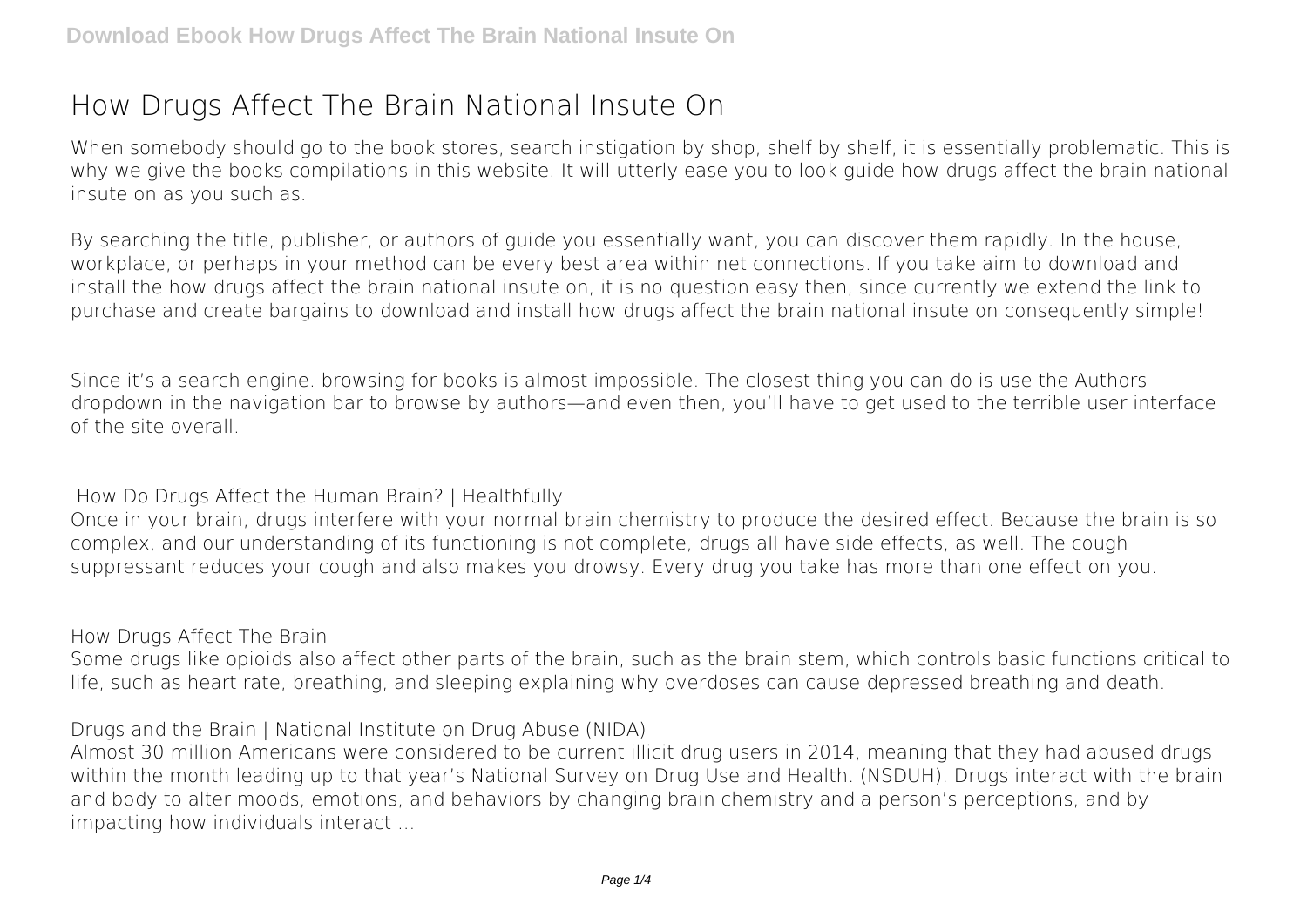**How Drugs Affect The Brain - The Science Behind Addiction**

The human brain is the most complex organ in the body - you need it to drive a car, to enjoy a meal, to breathe, and to create an artistic masterpiece. In brief, the brain regulates your body's basic functions; enables you to interpret and respond to everything you experience; and shapes your thoughts, emotions, and behavior. Drugs, however, can alter important brain areas that are necessary ...

**Mind Matters: Drugs and the Brain | NIDA for Teens**

All of the drugs mentioned above create an overload of dopamine in the brain, which can in turn lead to addiction. (For a full explanation of the role of dopamine in developing an addiction, see: Drug Abuse, Dopamine, and the Reward System Explained).

**The Brain and Addiction, Drug Facts, Effects | NIDA for Teens**

Knowing how drugs affect the brain is one way to understand how drugs affect us as people and as a society. Once we accept that addiction is the brain's natural response to excessive drug use, we can eventually de-stigmatize it. If you or a loved one need help for an alcohol or drug addiction, you're not alone. At least 1 in 7 people suffer ...

**Drug Abuse & Addiction: Effects on Brain, Risk Factors, Signs**

Drugs affect mostly three areas of the brain: The brain stem is in charge of all the functions our body needs to stay alive—breathing, moving blood, and digesting food. It also links the brain with the spinal cord, which runs down the back and moves muscles and limbs.

**How Drugs Affect The Brain - Mental Help**

Drugs affect the brain by taking that system, and exploiting it, cutting down the full list of what we enjoy doing and replacing it with one powerful high: the drug itself. A Crash Course In Pleasure By observing the biology of the brain, we can see exactly how our brains react to certain stimuli, thus determining how we derive pleasure.

**How drugs affect your body - Better Health Channel**

Drug use can lead to serious changes in the brain that affect how a person thinks and acts.It can also cause other medical problems, even death. Some drugs can cause heart disease, cancer, lung problems, and mental health conditions, like depression.

**How do drugs affect the brain? - Sara Garofalo**

Drugs affect the brain by shrinking or enlarging sections. Research shows that frequent drug users have changes in volume in the frontal cortex, the brain area associated with logical and higher-level thinking, depending on the drug(s) being<br>gage 24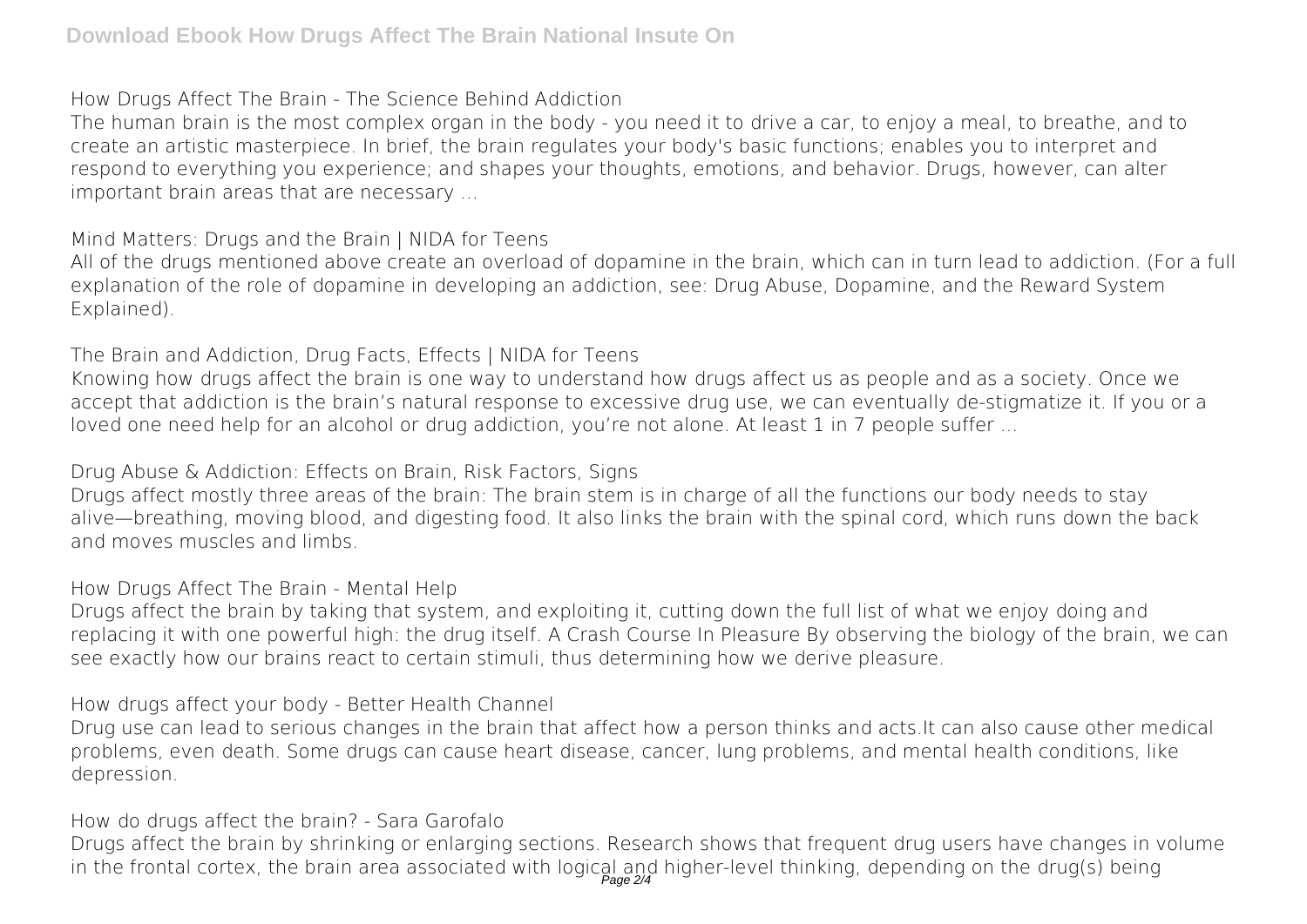abused. 2 Other studies suggest that drug abuse enlarges the basal ganglia; the brain area associated with motor movements, learning, and emotion. 3

**How Drugs Affect the Brain and Central Nervous System**

Drugs can alter the brain's chemical levels, and it's ability to perform essential life-sustaining functions. Additionally, longterm misuse of drugs can make the brain deeply dependent on a substance to function and in turn, perpetuate a user's addiction. Find out more.

**How Do Drugs Affect Your Brain? - Addiction Campuses**

Addiction is a disease that affects your brain and behavior. When you're addicted to drugs, you can't resist the urge to use them, no matter how much harm the drugs may cause. Drug addiction ...

**Your Brain On Drugs: How the Damage Is Done and How to ...**

Different types of drugs affect your body in different ways, and the effects associated with drugs can vary from person to person. How a drug effects an individual is dependent on a variety of factors including body size, general health, the amount and strength of the drug, and whether any other drugs are in the system at the same time.

**Drugs and the Brain | National Institute on Drug Abuse (NIDA)**

The brain is wired to engage in activities that release dopamine. Alcohol and drugs flood the brain with dopamine. Substance misuse alters the brain and compromises the user's ability to say no. This is the case for adults, not just adolescents. If an adolescent develops a substance use disorder, it can interfere with normal brain maturation.

**How Drugs and Alcohol Affect The Brain - Foundations ...**

Drugs that affect the brain work by changing the brain's chemistry 1.As DrugAbuse.gov explains, different drugs can affect neuron signaling in different ways 1.Some drugs are similar in structure to neurotransmitters and can bind to neurotransmitter receptors on neurons.

**Effects of Drugs on the Body and Brain**

The effect of drugs on the human brain can remain for years after getting help and no longer using drugs. This is one reason why addicts continue to go to group counseling and support meetings. If you have started using drugs or have a drug or alcohol addiction and you want help to overcome your addiction, BlueCrest Recovery Center is here to help.

**Short & Long Term Effects of Drug Abuse on the Human Brain**

Subsequently, brain damage can impair or even stop these functions by damaging key parts of the brain. When long term